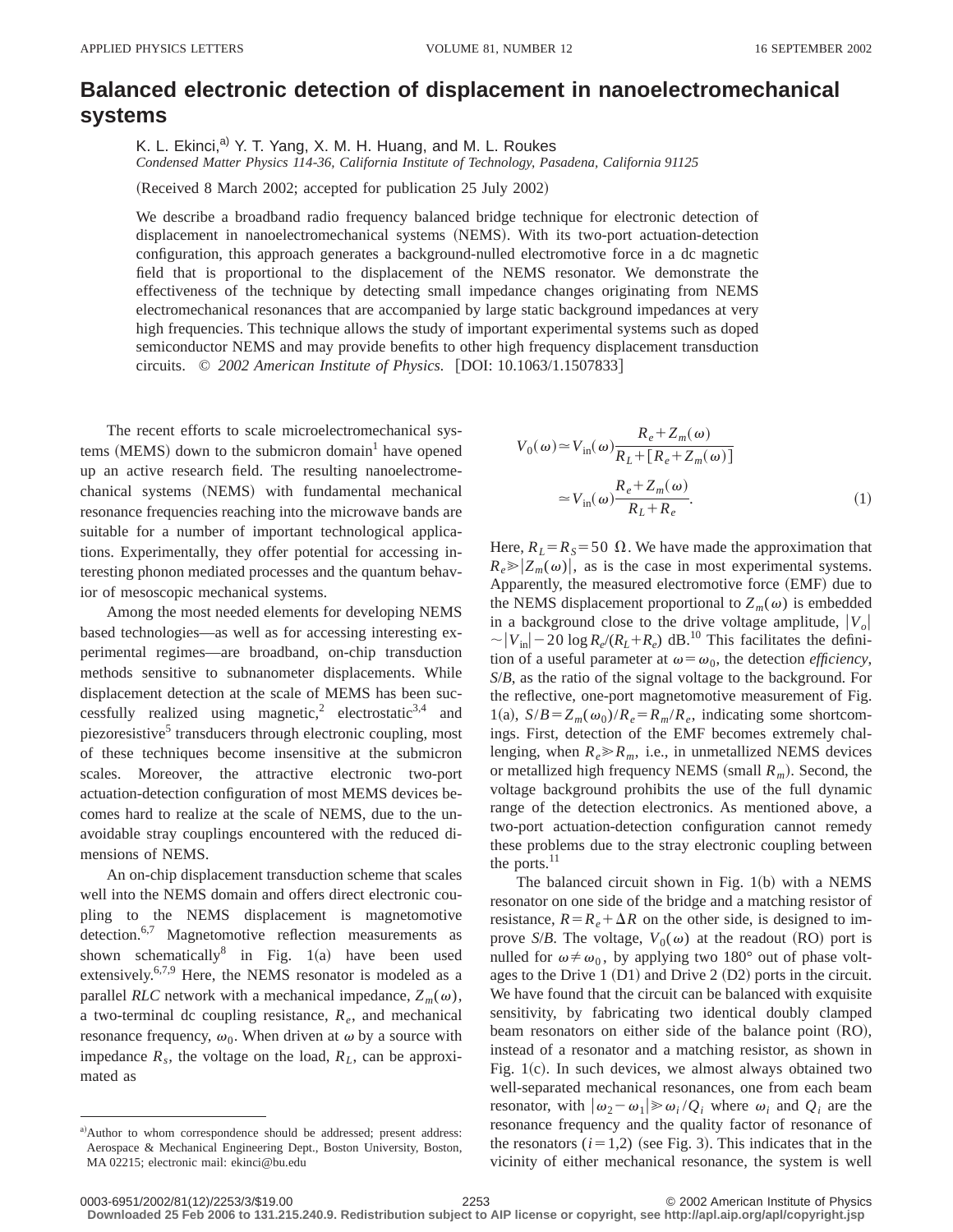

FIG. 1. Schematic diagrams for the magnetomotive reflection (a) and bridge measurements (b). In both measurements, a network analyzer (NA) supplies the drive voltage,  $V_{in}$ . In the reflection measurements (a) a directional coupler (DC) is implemented to access the reflected signal from the device. In the bridge measurements (b)  $V_{in}$  is split into two out of phase components by a power splitter (PS) before it is applied to ports D1 and D2. (c) Scanning electron micrograph of a representative bridge device, made out of an epitaxially grown wafer with 50-nm-thick *n*+ GaAs and 100-nm-thick intrinsic GaAs structural layers on top of a 1- $\mu$ m-thick AlGaAs sacrificial layer. The doubly clamped beams with dimensions of 8  $\mu$ m(*L*)×150 nm(*w*)×500 nm(*t*) at the two arms of the bridge have in plane fundamental flexural mechanical resonances at  $\sim$ 35 MHz. D1, D2, and RO ports on the device are as shown.

described by the mechanical resonator-matching resistor model of Fig. 1(b). We attribute this behavior to the high  $Q$ factors  $(Q \ge 10^3)$  and the extreme sensitivity of the resonance frequencies to local variations of parameters during the fabrication process.

First, to clearly assess the improvements, we compared reflection and balanced bridge measurements of the fundamental flexural resonances of doubly clamped beams patterned from  $n^+$  (B-doped) Si as well as from  $n^+$  (Si-doped) GaAs. Electronic detection of mechanical resonances of these types of NEMS resonators have proven to be challenging,<sup>12</sup> since for these systems  $R_e \ge 2 \text{ k}\Omega$  and  $R_m$  $\ll R_e$ . Nonetheless, with the bridge technique we have detected fundamental flexural resonances in the 10 MHz $\leq f_0$  $<$  85 MHz range for  $n^+$  Si resonators and in the 7 MHz  $\leq f_0 \leq 35$  MHz range for  $n^+$  GaAs beams. In all our measurements, the paradigm that  $R_m \ll R_e$  remained true as  $R_m$  $\leq 10 \Omega$  and  $2 k\Omega < R_e < 20 k\Omega$ . Here, we focus on our results from  $n^+$  Si beams. These were fabricated from a B-doped Si on insulator wafer, with Si layer and buried oxide layer thicknesses of 350 and 400 nm, respectively. The doping was done at 950 °C. The dopant concentration was estimated as  $N_a \approx 6 \times 10^{19}$  cm<sup>-3</sup> from the sample sheet resistance,  $R_{\Box} \approx 60 \Omega$ .<sup>13</sup> The fabrication of the actual devices involved optical lithography, electron beam lithography, and lift-off steps followed by anisotropic electron cyclotron resonance plasma and selective HF wet etches.<sup>7,9,12</sup> The electromechanical response of the bridge was measured in a magnetic field generated by a superconducting solenoid. Figure  $2(a)$  shows the response of a device with dimensions  $15 \mu m(L) \times 500 \text{ nm}(w) \times 350 \text{ nm}(t)$  and with  $R_e \approx 2.14 \text{ k}\Omega$ , measured in the reflection (upper curves) and bridge configurations for several magnetic field strengths. The device has an in plane flexural resonance at 25.598 MHz with a  $Q \approx 3 \times 10^4$  at  $T \approx 20$  K. With  $\Delta R \sim 10 \Omega$  a background reduction of a factor of  $\sim 200 \sim R_e/\Delta R$  was obtained in the bridge measurements (see analysis below). Figure  $2(b)$ shows a measurement of the broadband transfer functions for both configurations for comparable drives at zero magnetic field. Notice the dynamic background reduction in the relevant frequency range.

Bridge measurements also provided benefits in the detection of electromechanical resonances from metallized VHF NEMS. These systems generally possess high  $R_e$  and *Rm* diminishes quickly as the resonance frequencies increase. Here, we present from our measurements on doubly clamped SiC beams embedded within the bridge configuration. These beams were fabricated with top metallization layers using a process described in detail.<sup>9</sup> For such beams with  $R_e$  $\sim$ 100  $\Omega$  and  $R_m \le 1 \Omega$ , we were able to detect mechanical flexural resonances deep into the VHF band. Figure  $3(a)$  depicts a data trace of the in plane flexural mechanical resonances of two  $2 \mu m(L) \times 150 \text{ nm}(w) \times 80 \text{ nm} (t)$  doubly clamped SiC beams. Two well-separated resonances are extremely prominent at 198.00 and 199.45 MHz, respectively, with  $Q \sim 10^3$  at  $T \sim 4.2$  K. The broadband response from the same device is plotted in Fig.  $3(b)$ . A reflection measurement in the vicinity of the mechanical resonance frequency of this system would give rise to an estimated background on the order,  $|V_o/V_{in}| \sim$  - 20 dB (Ref. 10), making the detection of the resonance extremely challenging.

Figure  $1(b)$  depicts our analysis of the bridge circuit. The voltage at point RO in the circuit can be determined  $as<sup>14</sup>$ 

$$
V(\omega) = -\frac{V_{\text{in}}(\omega)[\Delta R + Z_m(\omega)]}{(Z_m(\omega) + \Delta R)(1 + R_e/R_L) + R_e(2 + R_e/R_L)}
$$

$$
= -\frac{V_{\text{in}}(\omega)}{Z'_{\text{eq}}(\omega)}[\Delta R + Z_m(\omega)] \tag{2}
$$

by analogy to Eq. (1). At  $\omega = \omega_0$ ,  $S/B = R_m/\Delta R$ . Given that  $\Delta R$  is small, the the background is suppressed by a factor of order  $R_e/\Delta R$ , as compared to the one-port case [Fig. 2(a)]. At higher frequencies, however, the circuit model becomes imprecise as is evident from the measurements of the transfer function. Capacitive coupling becomes dominant between D1, D2, and RO ports as displayed in Fig.  $2(b)$ , and this acts to reduce the overall effectiveness of the technique. With

**Downloaded 25 Feb 2006 to 131.215.240.9. Redistribution subject to AIP license or copyright, see http://apl.aip.org/apl/copyright.jsp**